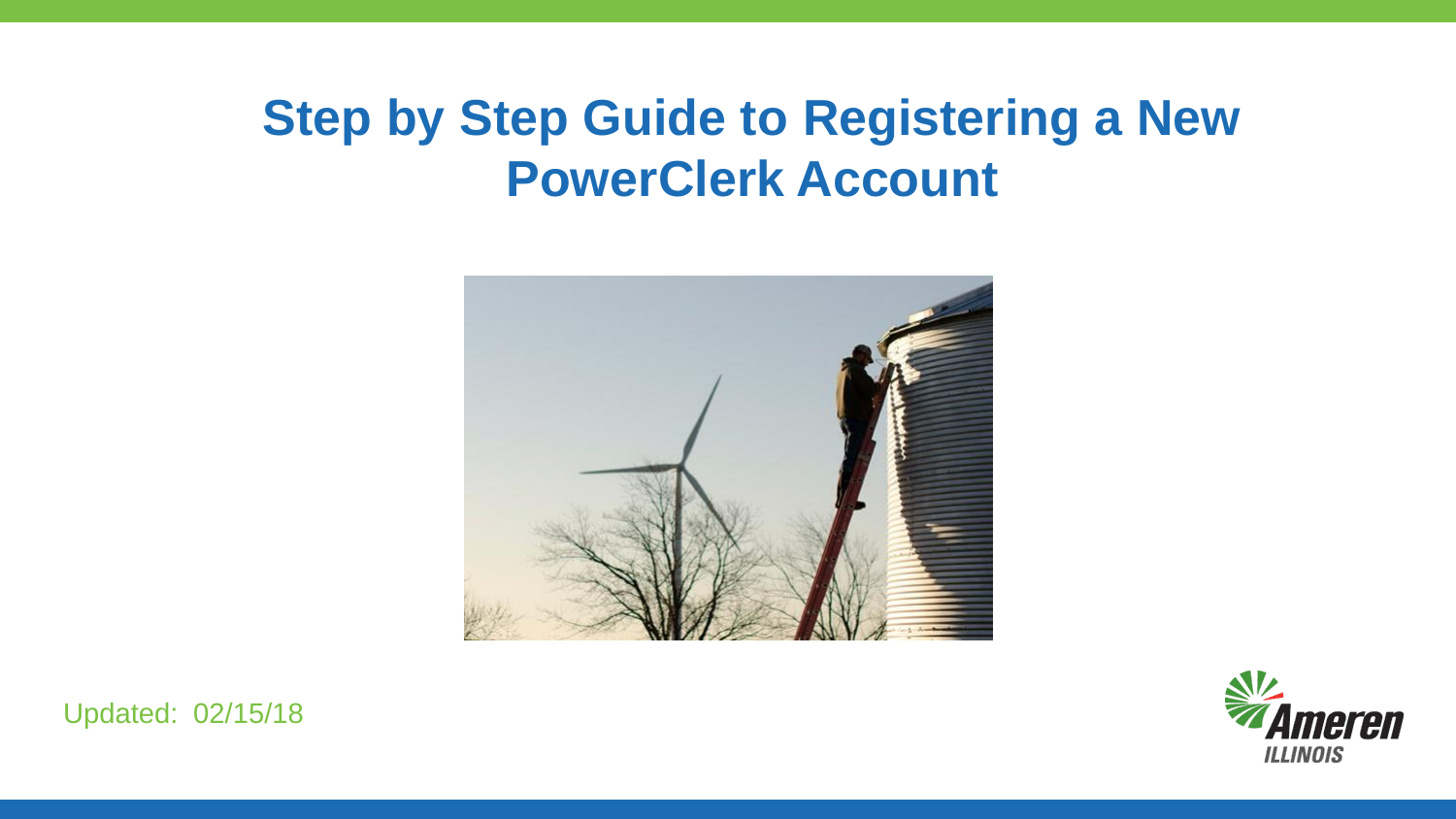## Welcome to Ameren Illinois PowerClerk

- To Start:
	- You will need to Register for a new account to be able to access PowerClerk. Please see the Registering a New PowerClerk Account presentation OR click [HERE](https://www.youtube.com/watch?v=vkKafh_SR-E&feature=youtu.be) for Clean Power Research's Youtube video guide.
- Supported Browsers:
	- Microsoft Internet Explorer
	- Google Chrome (Note: Pop-ups will not work in Chrome. If you are experiencing problems, please try Internet Explorer.)

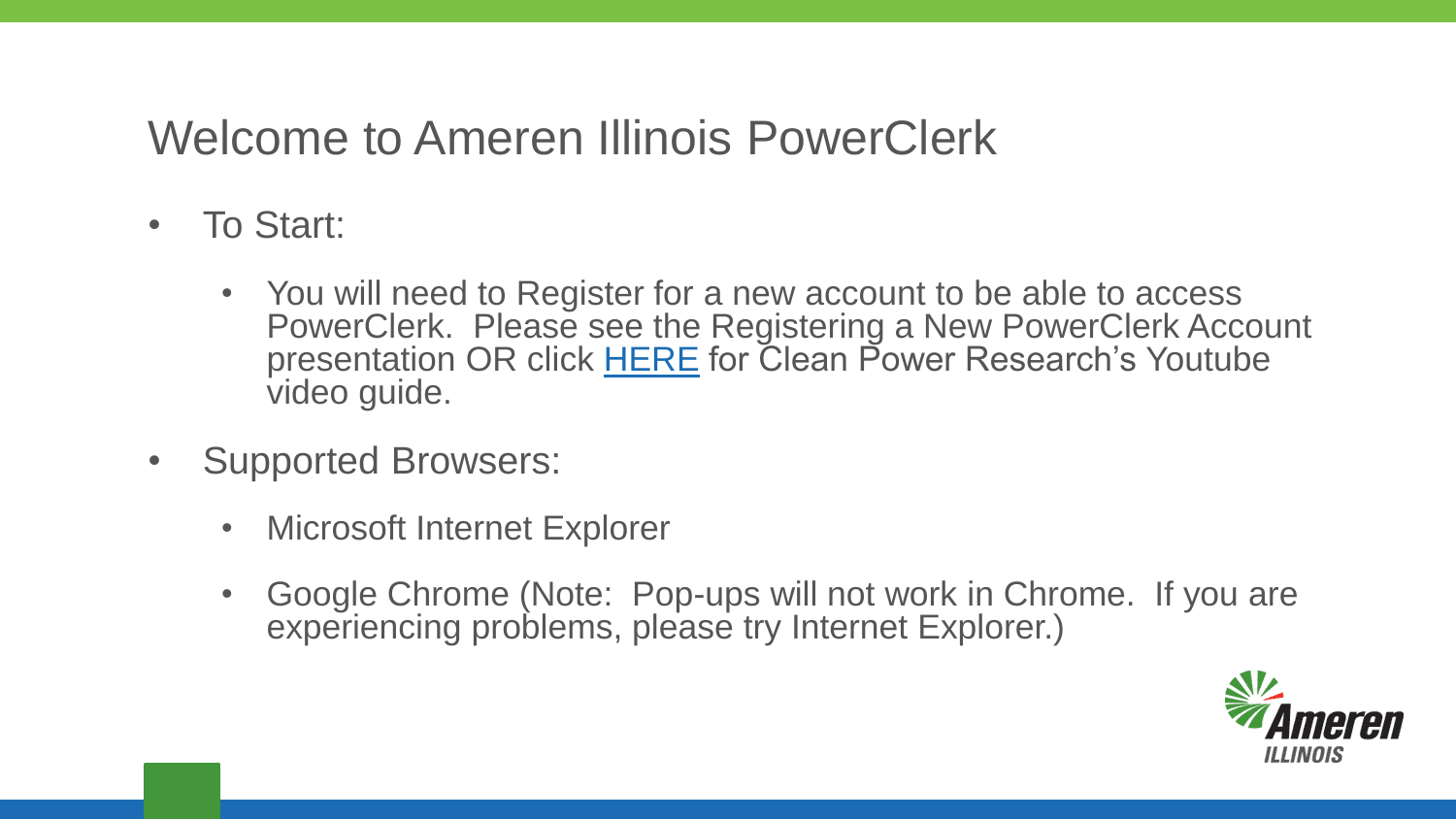- Click on the following link to go to the Register page:
	- [Register for Ameren Illinois](https://amerenillinoisinterconnect.powerclerk.com/MvcAccount/Register?ProgramId=HJ4MHJRY8DS1)  **PowerClerk**
- Your page should look like this:

| <i><b>Ameren</b></i><br><b>ILLINOIS</b> |                                                                                                                                                                                                                                                         |                                | <b>PowerClerk®</b><br>Log In |
|-----------------------------------------|---------------------------------------------------------------------------------------------------------------------------------------------------------------------------------------------------------------------------------------------------------|--------------------------------|------------------------------|
| Register                                |                                                                                                                                                                                                                                                         |                                |                              |
|                                         | Note: This page is meant for new users to register for PowerClerk. If you already have a PowerClerk account and would like<br>to register for more programs, please log in and visit the Add Programs page under the Settings menu.<br>User Information |                                |                              |
|                                         | <b>Email Address:</b><br>Password: <sup>O</sup>                                                                                                                                                                                                         | example@company.com            |                              |
|                                         | Confirm Password:<br>First Name:                                                                                                                                                                                                                        |                                |                              |
|                                         | Last Name:<br>Company (optional):                                                                                                                                                                                                                       |                                |                              |
|                                         | Program<br>I'm not a robot                                                                                                                                                                                                                              | <b>Interconnection Program</b> |                              |
|                                         | <b>reCAPTCHA</b><br>Privacy - Terms                                                                                                                                                                                                                     | Register                       |                              |

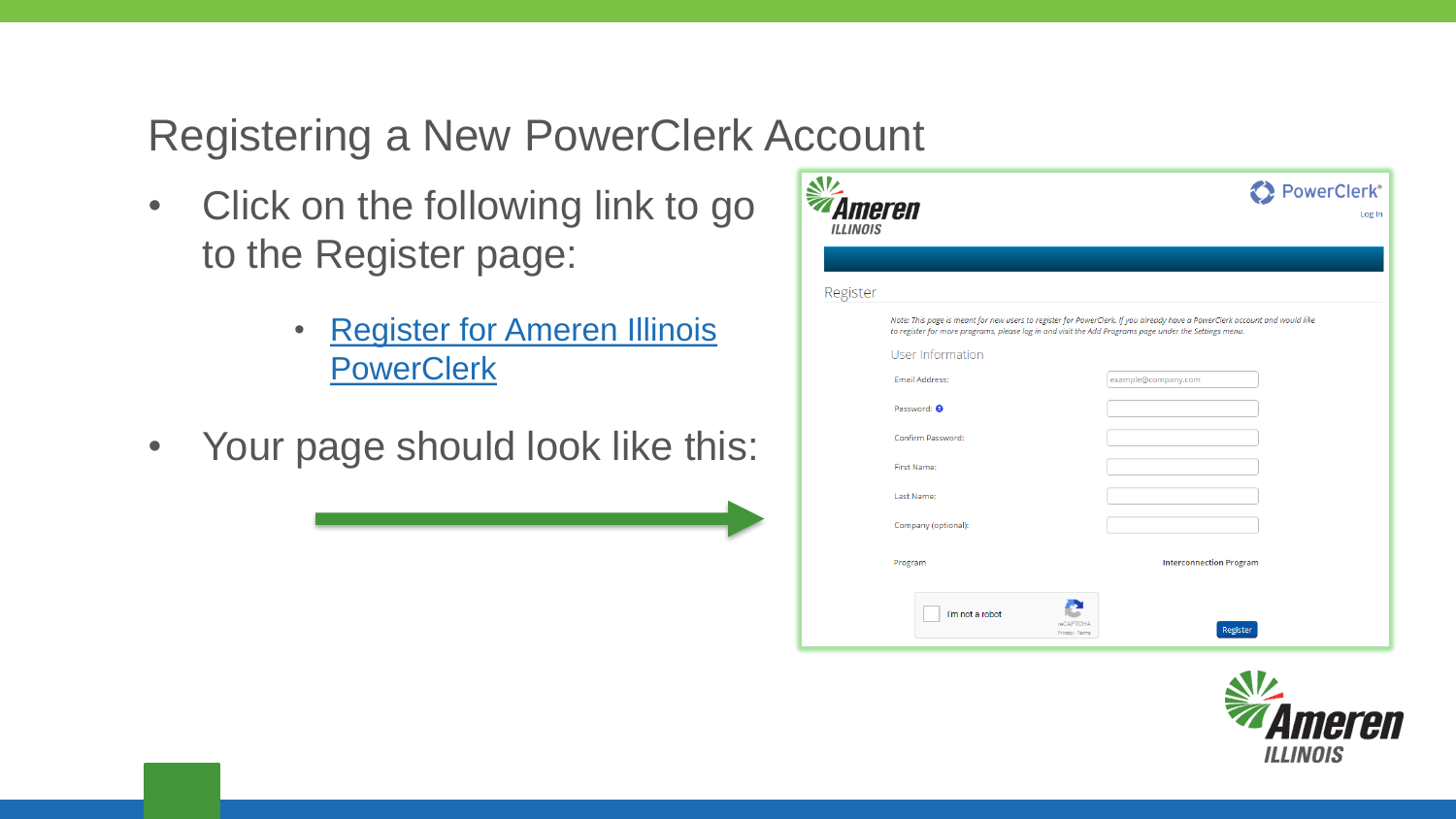- You will need to fill in the following:
	- Email address This is where you will receive notifications and alerts regarding your application
	- Password You will need to create a password that is **at least 8 characters** long **AND** includes at least **one uppercase letter**, **one lowercase letter**, and **one number.** Please keep this somewhere safe!

|                                           |                                                                                                       | <b>PowerClerk®</b>                                                                                                         |
|-------------------------------------------|-------------------------------------------------------------------------------------------------------|----------------------------------------------------------------------------------------------------------------------------|
| <i><b>i Ameren</b></i><br><b>ILLINOIS</b> |                                                                                                       | Log In                                                                                                                     |
|                                           |                                                                                                       |                                                                                                                            |
|                                           |                                                                                                       |                                                                                                                            |
| Register                                  |                                                                                                       |                                                                                                                            |
|                                           | to register for more programs, please log in and visit the Add Programs page under the Settings menu. | Note: This page is meant for new users to register for PowerClerk. If you already have a PowerClerk account and would like |
|                                           | User Information                                                                                      |                                                                                                                            |
|                                           | <b>Email Address:</b>                                                                                 | example@company.com                                                                                                        |
|                                           | Password: <sup>O</sup>                                                                                |                                                                                                                            |
|                                           | Confirm Password:                                                                                     |                                                                                                                            |
|                                           | First Name:                                                                                           |                                                                                                                            |
|                                           | Last Name:                                                                                            |                                                                                                                            |
|                                           | Company (optional):                                                                                   |                                                                                                                            |
|                                           | Program                                                                                               | <b>Interconnection Program</b>                                                                                             |
|                                           |                                                                                                       |                                                                                                                            |
|                                           | I'm not a robot                                                                                       |                                                                                                                            |
|                                           | reCAPTCHA<br>Privacy - Terms                                                                          | Register                                                                                                                   |

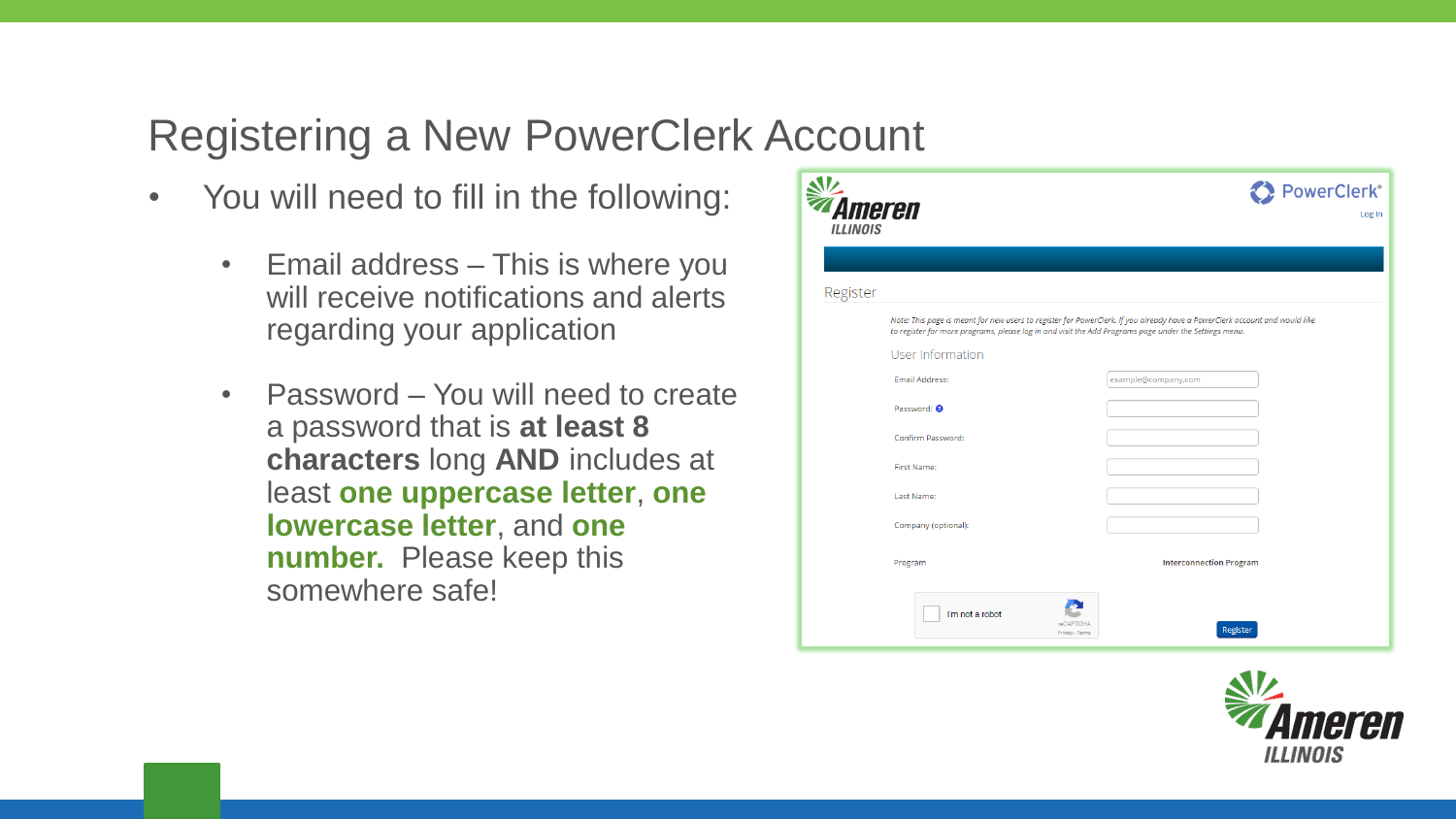- You will need to fill in the following:
	- First Name
	- Last Name
	- Company This is optional!! You do not have to fill this out!

| Ameren<br><b>ILLINOIS</b> |                              |                                                                                                                                                                                                                                     | PowerClerk <sup>®</sup><br>Log In |
|---------------------------|------------------------------|-------------------------------------------------------------------------------------------------------------------------------------------------------------------------------------------------------------------------------------|-----------------------------------|
|                           |                              |                                                                                                                                                                                                                                     |                                   |
| Register                  |                              |                                                                                                                                                                                                                                     |                                   |
| User Information          |                              | Note: This page is meant for new users to register for PowerClerk. If you already have a PowerClerk account and would like<br>to register for more programs, please log in and visit the Add Programs page under the Settings menu. |                                   |
| <b>Email Address:</b>     |                              | example@company.com                                                                                                                                                                                                                 |                                   |
| Password: <sup>O</sup>    |                              |                                                                                                                                                                                                                                     |                                   |
| Confirm Password:         |                              |                                                                                                                                                                                                                                     |                                   |
| First Name:               |                              |                                                                                                                                                                                                                                     |                                   |
| Last Name:                |                              |                                                                                                                                                                                                                                     |                                   |
| Company (optional):       |                              |                                                                                                                                                                                                                                     |                                   |
| Program                   |                              | <b>Interconnection Program</b>                                                                                                                                                                                                      |                                   |
| I'm not a robot           | reCAPTCHA<br>Privacy - Terms | Register                                                                                                                                                                                                                            |                                   |

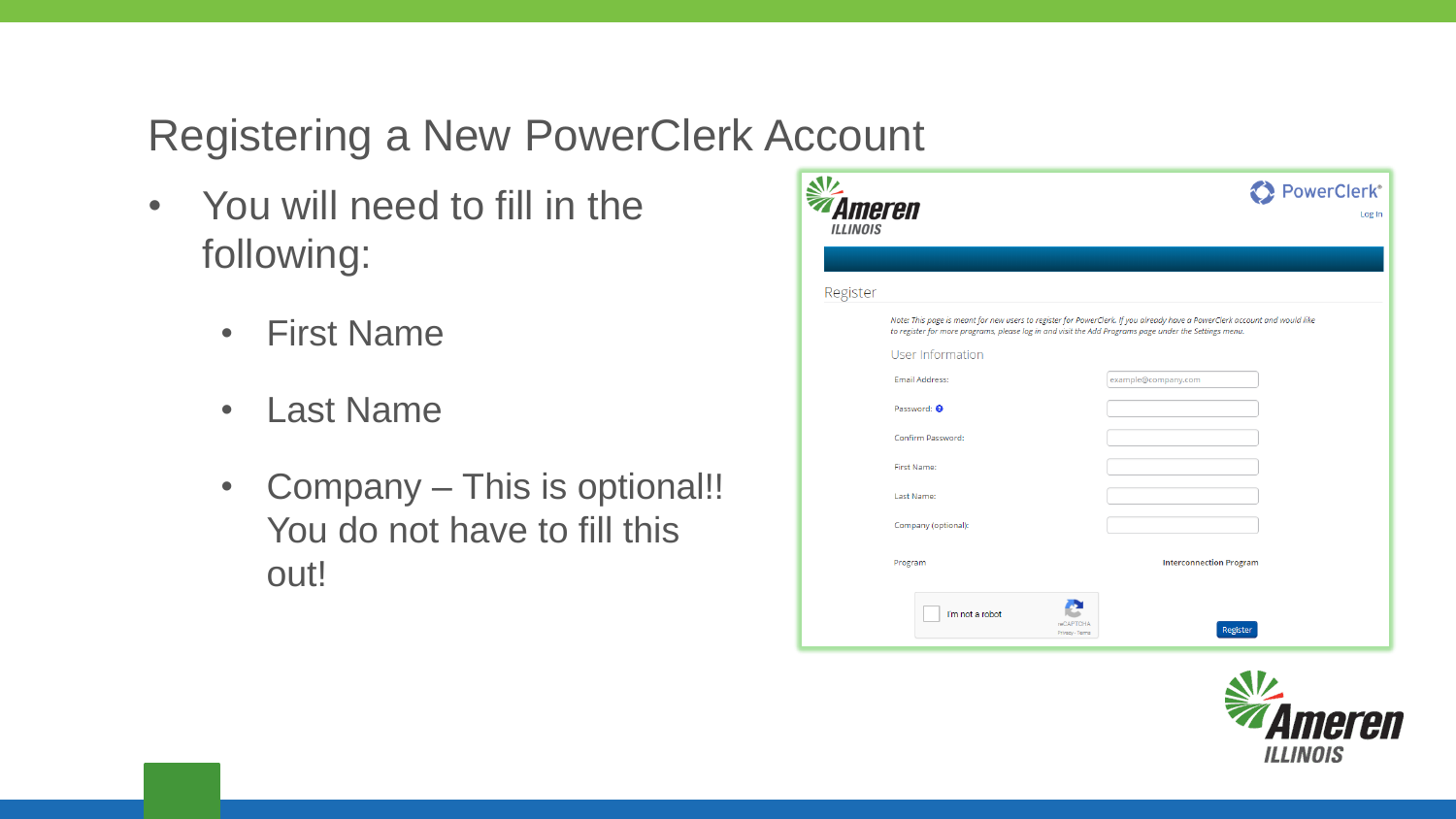• After all the above required fields are filled in, you will need to click on the box next to "I'm not a robot"

I'm not a robot

• You will be asked to select all squares with *something* in them, or click skip if there are none. That something could be vehicles, signs, etc.



Privacy - Terms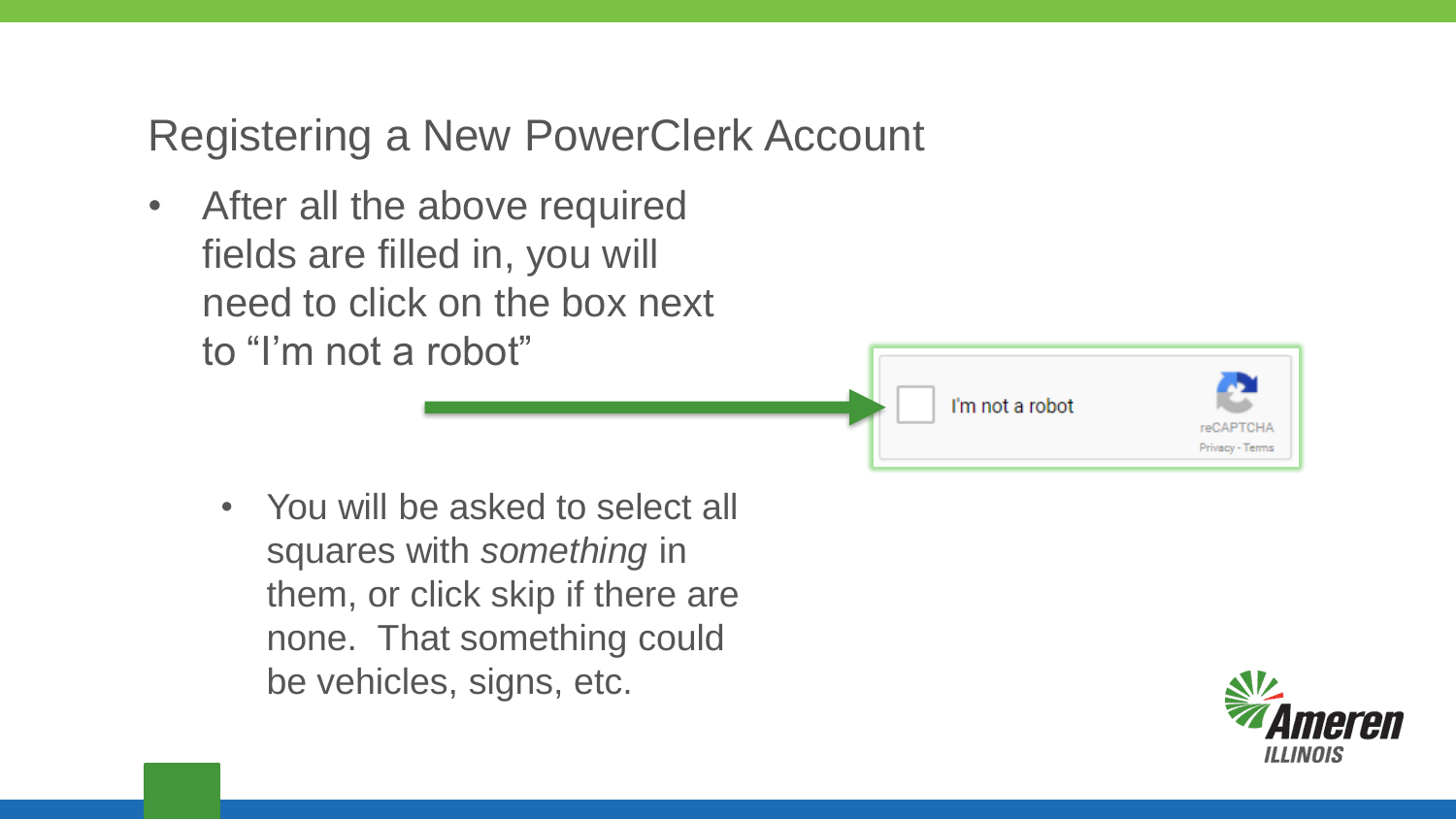• After you have proven you are not a robot, click on the **Register** button to complete your registration form.

|                                         |                                                                                                       | PowerClerk®                                                                                                                |
|-----------------------------------------|-------------------------------------------------------------------------------------------------------|----------------------------------------------------------------------------------------------------------------------------|
| <i><b>Ameren</b></i><br><b>ILLINOIS</b> |                                                                                                       | Log In                                                                                                                     |
|                                         |                                                                                                       |                                                                                                                            |
| Register                                |                                                                                                       |                                                                                                                            |
|                                         | to register for more programs, please log in and visit the Add Programs page under the Settings menu. | Note: This page is meant for new users to register for PowerClerk. If you already have a PowerClerk account and would like |
|                                         | User Information                                                                                      |                                                                                                                            |
|                                         | <b>Email Address:</b>                                                                                 | example@company.com                                                                                                        |
|                                         | Password: <sup>O</sup>                                                                                |                                                                                                                            |
|                                         | Confirm Password:                                                                                     |                                                                                                                            |
|                                         | First Name:                                                                                           |                                                                                                                            |
|                                         | Last Name:                                                                                            |                                                                                                                            |
|                                         | Company (optional):                                                                                   |                                                                                                                            |
|                                         | Program                                                                                               | <b>Interconnection Program</b>                                                                                             |
|                                         | I'm not a robot<br>reCAPTCHA<br>Privacy - Terms                                                       | Register                                                                                                                   |
|                                         |                                                                                                       | <b><i><b>Ameren</b></i></b><br>ILLINOIS                                                                                    |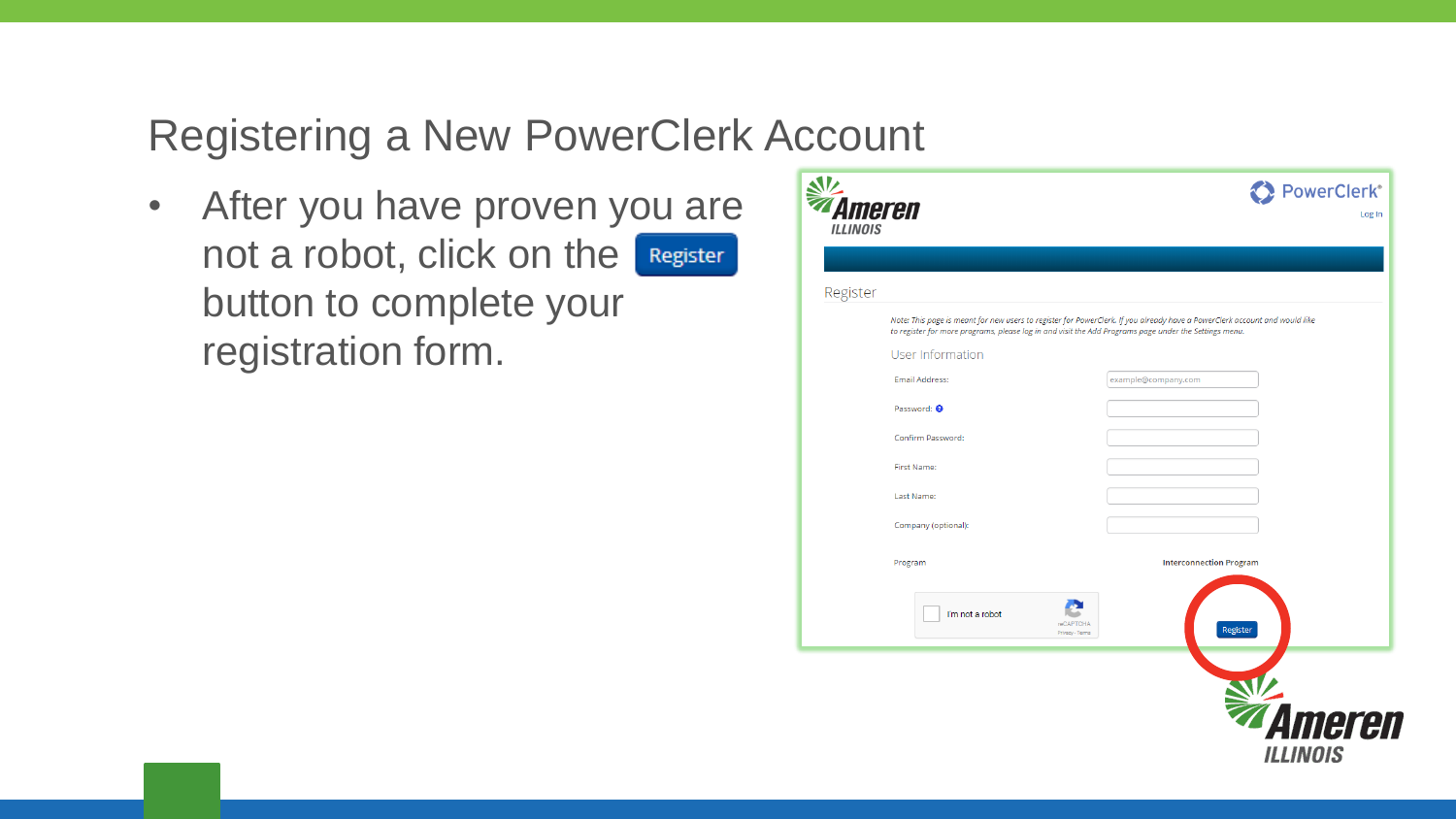• After you click on Register, you will receive the following screen:

Email Confirmation Required Please check your email to confirm your registration. If you do not receive a PowerClerk registration email shortly, contact your administrator.

• A confirmation email will be sent to the email address you used for your registration.

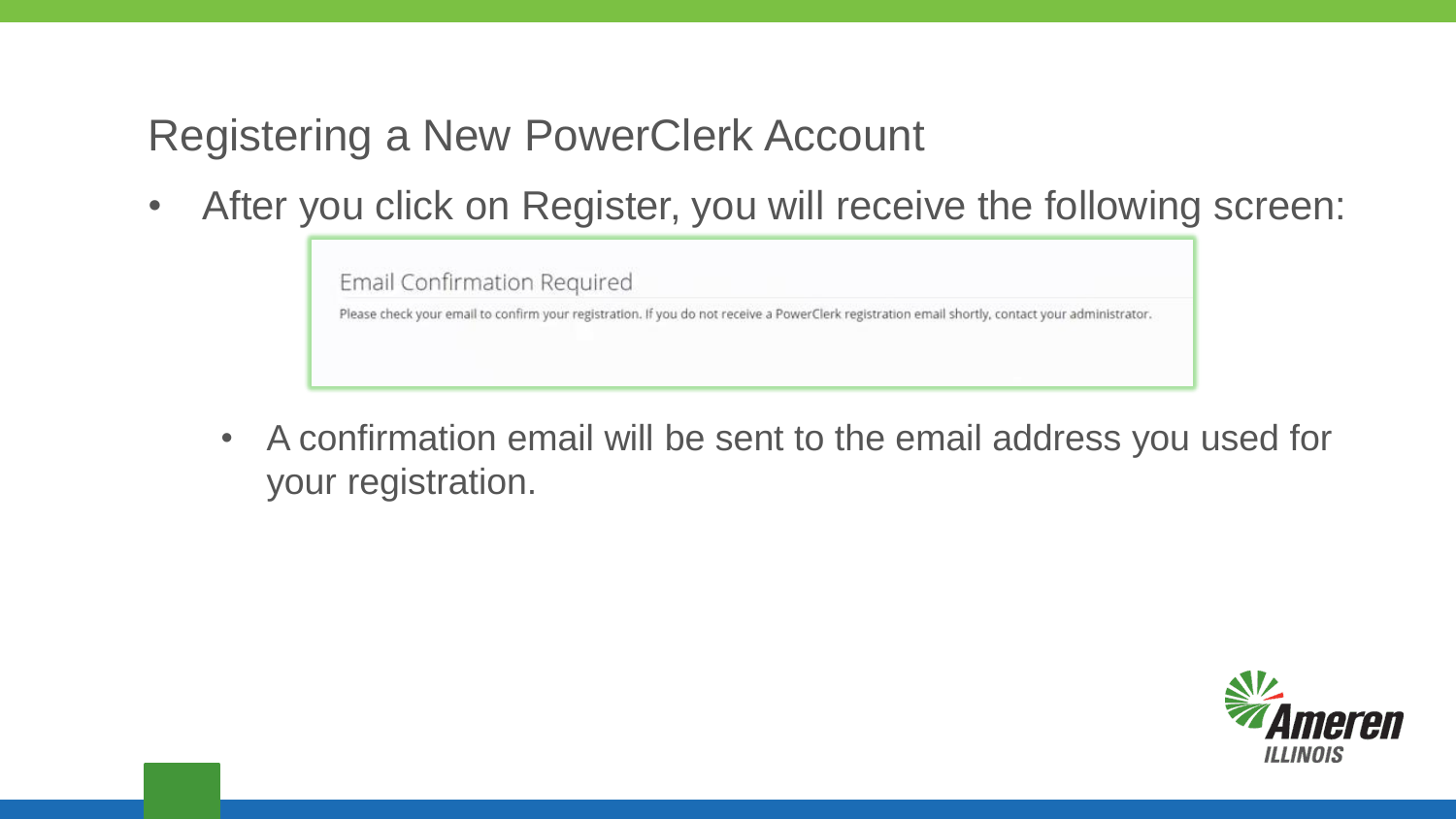• You will need to click on the link in the PowerClerk Account Creation Confirmation email you receive to verify your account and complete your registration.

| From: PowerClerk Accounts [mailto:donotreply@powerclerk.com]<br>Sent: Friday, July 24, 2015 2:33 PM<br>To: PowerClerk Development Team<br>Subject: PowerClerk Account Creation Confirmation |
|---------------------------------------------------------------------------------------------------------------------------------------------------------------------------------------------|
| PowerClerk <sup>®</sup> Interconnect                                                                                                                                                        |
| Account Confirmation                                                                                                                                                                        |
| Dear Scott.                                                                                                                                                                                 |
| Thank you for creating a PowerClerk account!                                                                                                                                                |
| Please click the link below or copy it to your browser to complete registration.                                                                                                            |
| https://cprtest.cleanpowerdemo.com/PCIScott/Account/Confirm.aspx?id=9B4ACPZ6CY5K&key=z9Nx71lvmg5T 8GJ5xjYnh67PfpGWAnlm3 TMGp9 uS1B8mtfn9Jw07HsbDnFDBI                                       |
| If you did not initiate this registration or believe this message has been sent in error, do not click the link. The account cannot be accessed without an email verification.              |
| If you have any questions, please contact your Program Administrator.                                                                                                                       |
| Thank you,                                                                                                                                                                                  |
| The PowerClerk Team                                                                                                                                                                         |

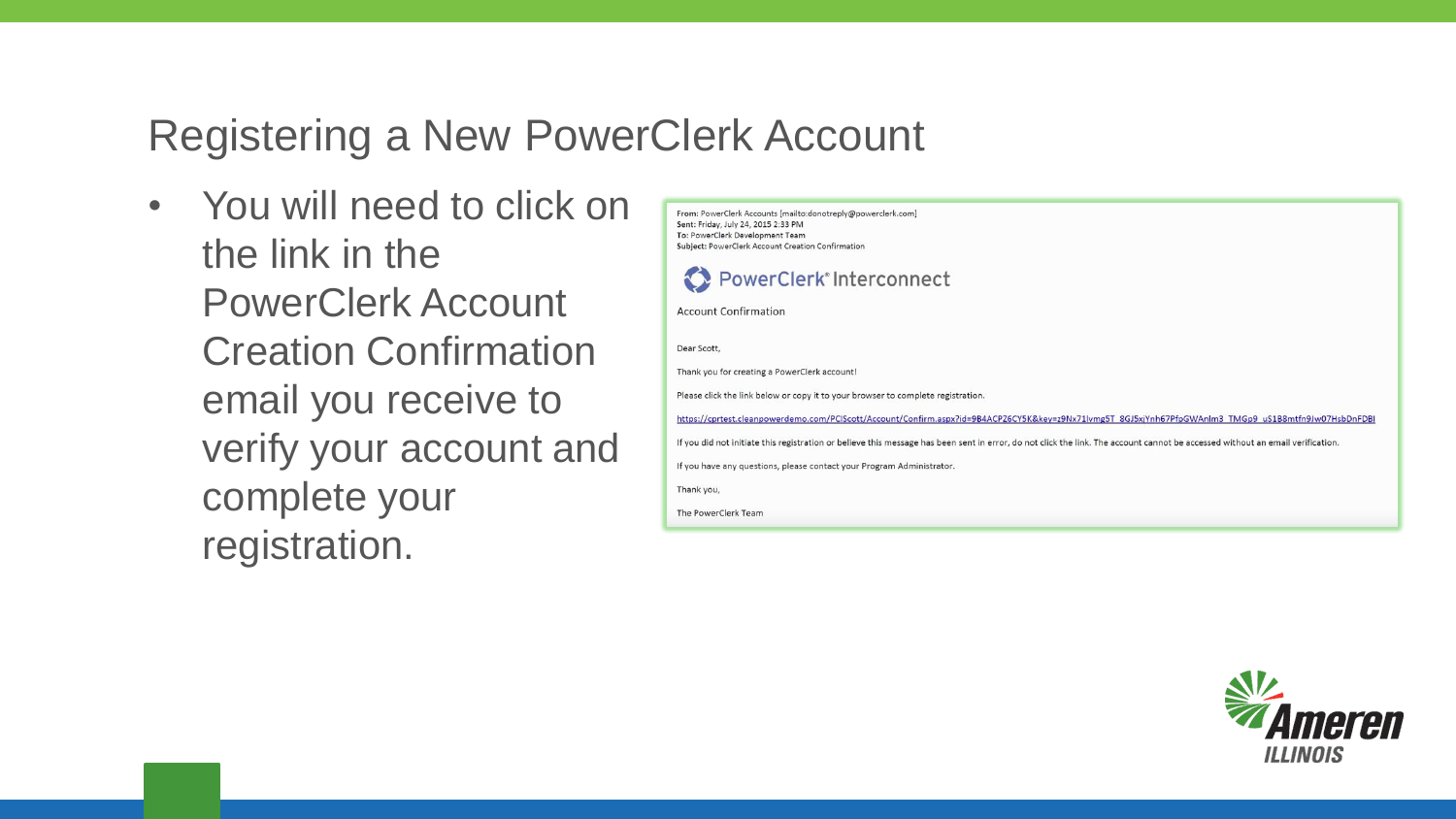- After you have completed your registration, you may now log into PowerClerk.
- If you have additional questions, please email:
	- [RenewablesIllinois@Ameren.com](mailto:RenewablesIllinois@Ameren.com)